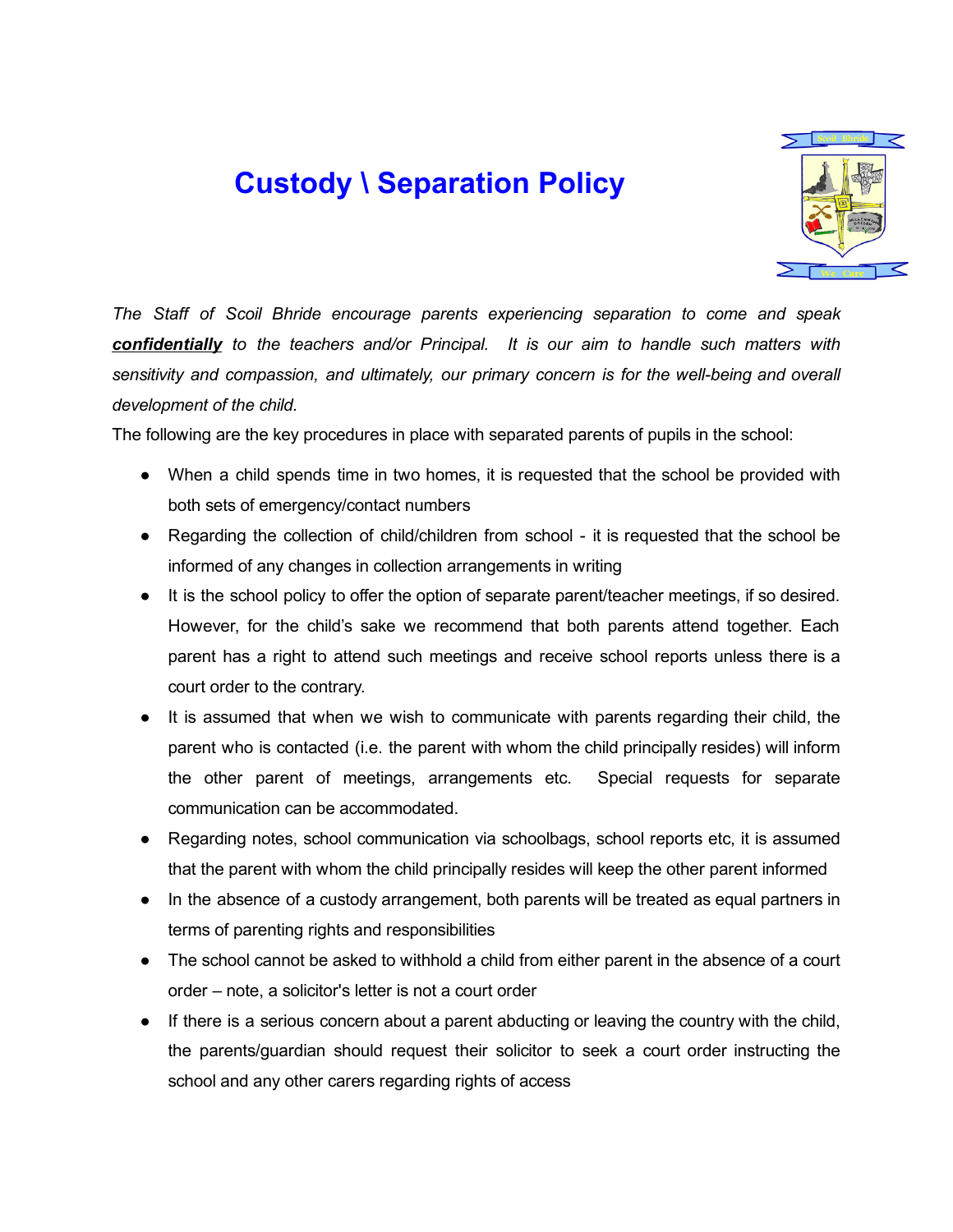- In the case where the estranged parent/guardian is not known to the class teacher, as may be the case in larger schools, the concerned parent/guardian should provide a family photograph enabling the class teacher to identify the person in question
- In the case of unmarried parents, the natural father has no custody or guardianship rights unless a court or the natural mother grants those rights to him. The onus is on the father to produce evidence of a court order in the case of a dispute regarding the collection of a child during or after school. (See Notes below)
- Teachers are under no legal obligation to provide any reports about a child if requested to do so by any third party (e.g. Solicitor/psychologist)
- Teachers are not obliged to attend court unless under subpoena or summons
- In the case where a legal order is in place, a copy of this order must be furnished to the school
- The parent/guardian of each child has full responsibility for informing the school in writing of any change in circumstances at home e.g. separation, divorce, custody arrangements
- The staff can recommend books, videos, publications etc. dealing with the issue of separation, on request
- Teachers are expected to
	- $\circ$  act in a fair, open and even-headed manner in respect of both parents
	- advise both parents of meetings if the teacher believes that one parent will not inform the other
	- $\circ$  facilitate separate meetings, if for good reason, both parents cannot attend together
	- $\circ$  comply with the parent who has de facto day to day control of the child in the event of a dispute
	- pass relevant information from one teacher to another within the school as needed
	- If in any doubt, a teacher should seek advice from the Board of Management.

## Notes in regard to Guardianship/Custody

• Married parents are 'Joint Guardians'. The mother of a non-marital child is the sole guardian. A Guardian is a person legally entitled to parental rights and duties in relation to a child.